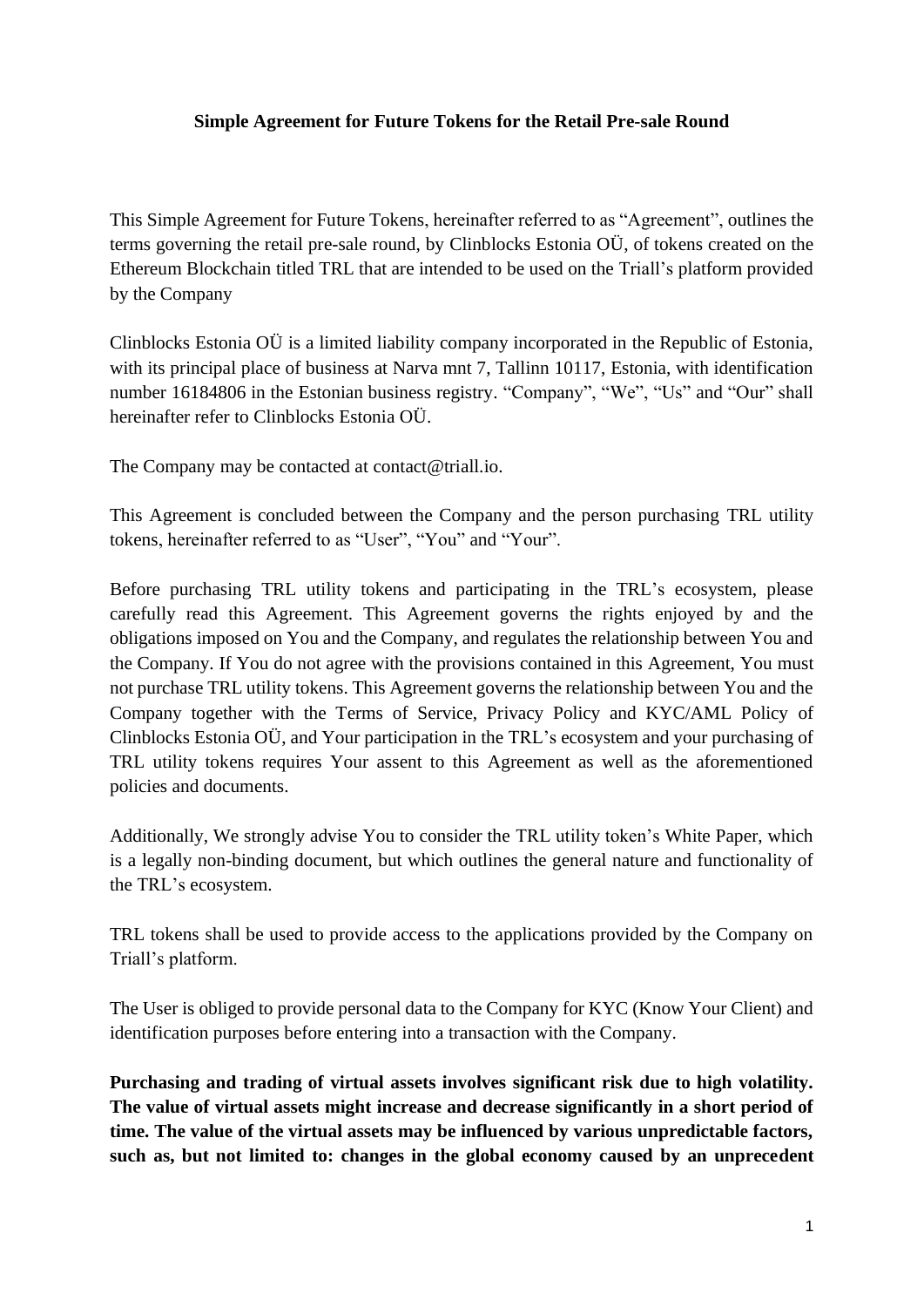**pandemic, loss of confidence in virtual currencies, development of new information technologies, decisions made by policy-makers, political statements, hacker attacks.** 

## **1. General terms**

- 1.1. You acknowledge that You have familiarized Yourself with the legally non-binding TRL's White Paper and that You comprehend the working of the platform in at least basic terms and are aware of the possible risks that may arise from Your participation in the TRL's ecosystem.
- 1.2. You acknowledge that the TRL's White Paper is legally non-binding and does not establish or impose any rights and/or obligations on You, the Company, or any third party, and You acknowledge that the TRL's White Paper is of purely descriptive character and informative nature.
- 1.3. You acknowledge that TRL utility tokens are not a security, are not registered with any competent authority as a security, are not a commodity, are not any type of financial instrument, do not represent any ownership right in the Company, and do not represent any claim, including but not limited to claims to revenue and intellectual property rights.
- 1.4. You acknowledge that in order to be able to purchase TRL utility tokens and participate in the TRL's ecosystem You:
	- 1.4.1. must be 18 years of age or older;
	- 1.4.2. must be of the age of majority in Your jurisdiction and place of residence;
	- 1.4.3. must be a citizen, resident and are situated in a jurisdiction which permits engaging in activities related to cryptocurrencies and the sale and purchase of utility tokens.
- 1.5. The Company makes no representation as to the revenues, profits, forecasted financial performance and stability of the TRL utility tokens.
- 1.6. You are aware of the volatile nature of the cryptocurrency and utility token market and ecosystem and You agree that this Agreement is in no way an offer to invest, an investment advice or investment guidance.
- 1.7. By entering into this Agreement with the Company and by purchasing TRL utility tokens You acknowledge that there are certain risks associated with purchasing and transacting in utility tokens in general, and in TRL utility tokens in particular, and that there are certain risks associated with using of the Triall's platform, including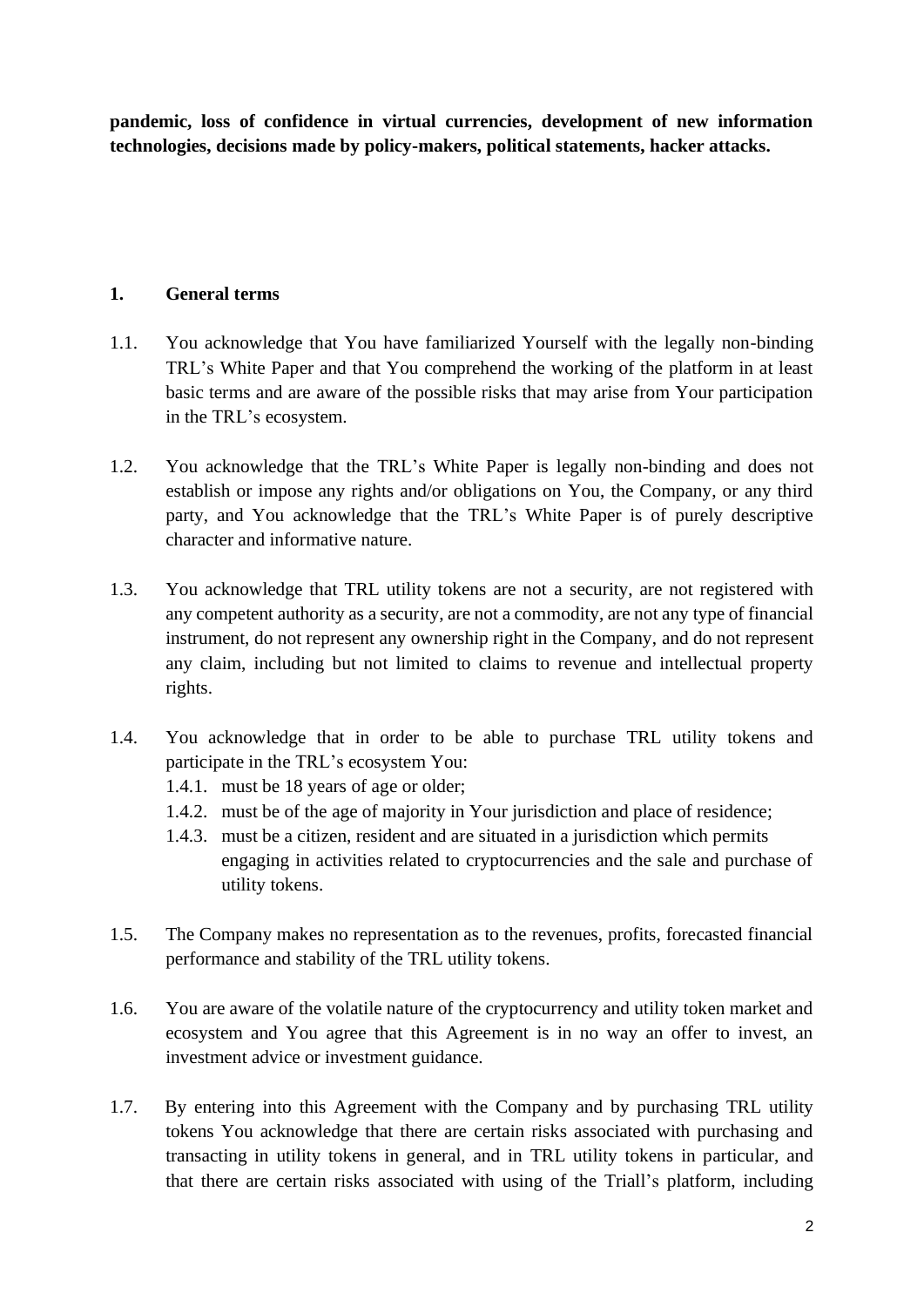but not limited to risk of losing access to tokens due to loss of passwords, passphrases or keys, risk of computer-based attacks and security vulnerability exploits, and that you assume any and all such risks; You acknowledge that as the TRL's ecosystem is in early development stage the Company can make no warranty or representation as to the success and growth of the platform; You acknowledge that You shall not hold the Company liable for any disruption or cessation of service or loss of access to purchased utility tokens due to force majeure, changing regulations, court and administrative authorities' orders.

1.8. The User is not entitled to 14 day right of withdrawal in accordance with Law of Obligations of Republic of Estonia due to the fact that token is considered as an object which price is dependent of fluctuations in the financial market which is not under the control of the Company and which may occur within the withdrawal period.

## **2. Terms governing the retail pre-sale round and purchase of TRL utility tokens**

- 2.1. The Company shall conduct a retail pre-sale round of the TRL utility token based on this Agreement before selling TRL utility tokens to the general public.
- 2.2. A minimum ticket size of \$500 and a maximum ticket size of \$3000 shall apply to the retail pre-sale round.
- 2.3. The Company aims to sell 2.875.000 TRL utility tokens, comprising 1,64% of the total TRL utility token supply, during the retail pre-sale round.
- 2.4. Upon acquiring TRL utility tokens during the retail pre-sale round, the User's acquired tokens shall be locked and will be vested based on the retail pre-sale round conditions described in the table below. The token lockup period shall be based on the vesting schedule below and TRL utility tokens sold in the retail pre-sale round. Purchase and delivery of the tokens shall be based on the Agreement.

| Retail pre-sale round |                        |                    |                |                    |  |  |  |
|-----------------------|------------------------|--------------------|----------------|--------------------|--|--|--|
|                       |                        |                    |                |                    |  |  |  |
| Initial token price   | Unlocked tokens after  | of<br>Percentage   | Tokens<br>time | of<br>Availability |  |  |  |
|                       | an appropriate vesting | tokens unlocked at | lockup         | tokens             |  |  |  |
|                       | period                 | Token<br>the       |                |                    |  |  |  |
|                       |                        | Generation Event   |                |                    |  |  |  |
|                       |                        | (Vesting Schedule) |                |                    |  |  |  |
| \$0,20                | 287.500                | 10%                | 0 months       | 287.500            |  |  |  |
|                       |                        |                    |                |                    |  |  |  |
| \$0,20                | 805.000                | 28%                | 1 months       | 805.000            |  |  |  |
|                       |                        |                    |                |                    |  |  |  |
| \$0,20                | 1.322.500              | 46%                | 2 months       | 1.322.500          |  |  |  |
|                       |                        |                    |                |                    |  |  |  |
|                       |                        |                    |                |                    |  |  |  |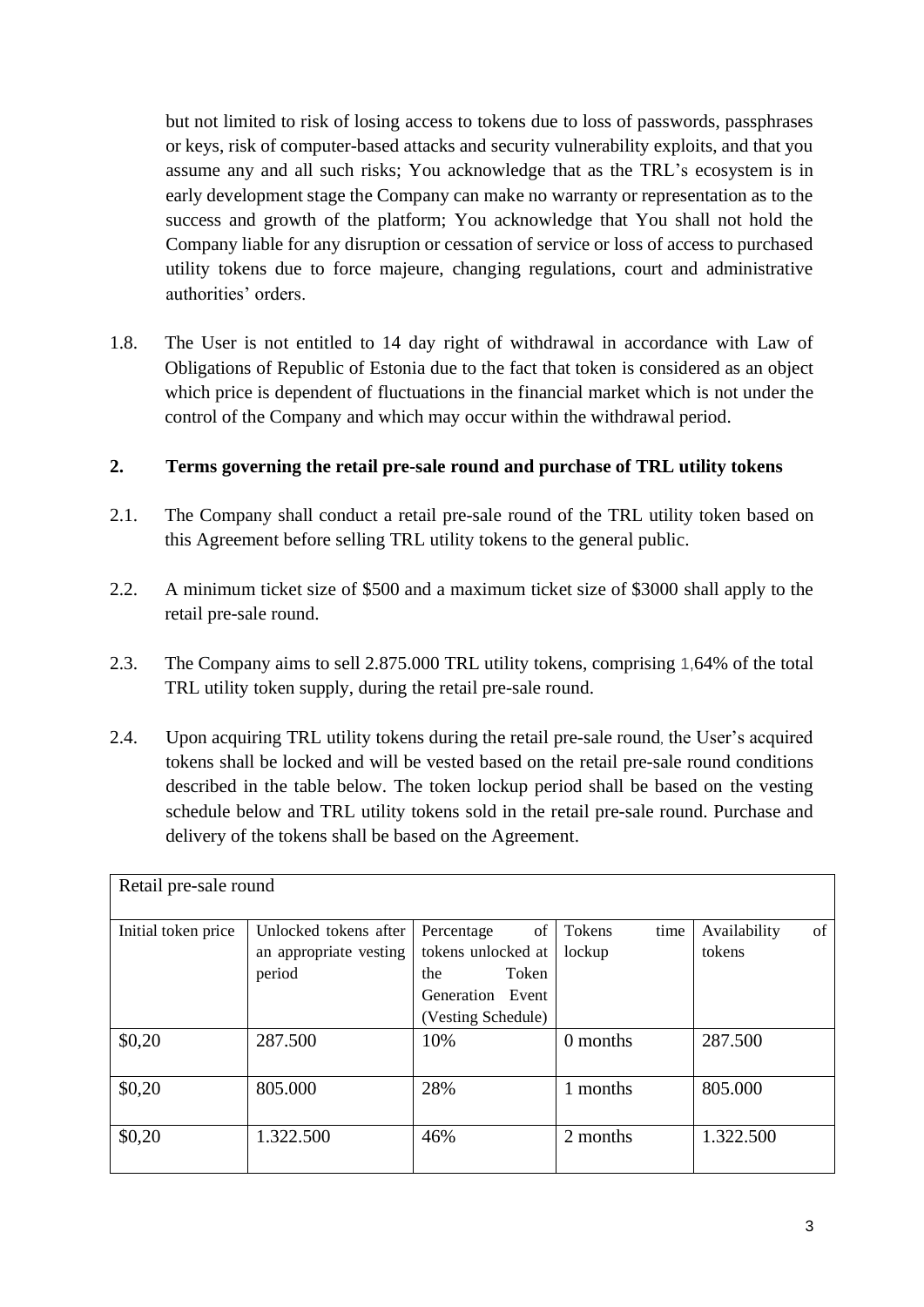| \$0,20 | 1.840.000 | 64%  | 3 months | 1.840.000 |
|--------|-----------|------|----------|-----------|
| \$0,20 | 2.357.500 | 82%  | 4 months | 2.357.500 |
| \$0,20 | 2.875.000 | 100% | 5 months | 2.875.000 |

- 2.5. Initial Token Price during the retail pre-sale round shall be equal to \$0,20 per token and may fluctuate based on the conduct and transacting behavior of the participants in the TRL utility token ecosystem.
- 2.6. The conversion smart contract protocol shall be created after the end of the retail presale round and Token Generation Event has occurred, which shall be published by the Company on their corresponding website with corresponding information regarding the Token Generation Event.
- 2.7. The User shall acquire TRL utility tokens through the built-in interface on the Company's website during the rounds of private pre-sale, public pre-sale and late bird pre-sale, instructions on purchasing the tokens shall be published on the Company's website.
- 2.8. TRL utility tokens acquired by the User shall be deposited to the Wallet associated with the User according to the vesting schedule referred to in clause 2.4 of the Agreement.
- 2.9. The Company aims at selling a total of 26.250.000 TRL utility tokens in the private presale round, public pre-sale round and late bird pre-sale round comprising 15% of the total TRL utility token supply. The rest of the 42.000.000 tokens, comprising 24% of the total amount of the released tokens by the Company, shall be released to an appropriate virtual currency exchange to ensure accessibility for the general public that were not participating in the pre-sale rounds mentioned above.

## **3. Charges and taxation**

3.1. You shall be solely liable for the paying of any applicable taxes, duties, charges or fees arising from Your purchasing of and transacting in TRL utility tokens. The Company shall bear no responsibility over Your compliance with applicable tax regulations.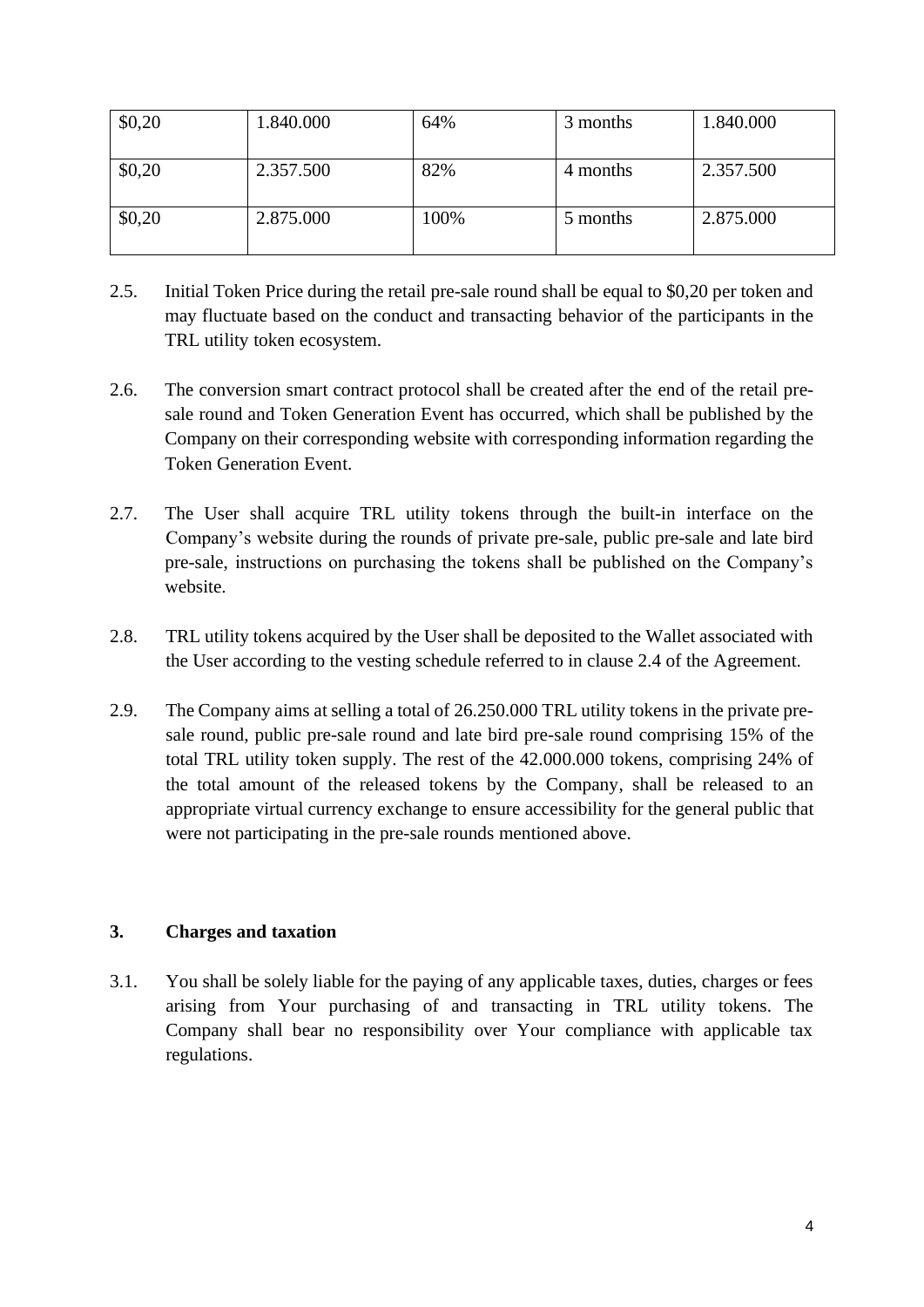### **4. Anti-money laundering related clauses**

- 4.1. By purchasing TRL utility tokens and by participating in the TRL ecosystem, You confirm that the funds used for purchasing of the TRL utility tokens are not directly or indirectly connected to any illegal activity.
- 4.2. You confirm that no transaction conducted by You and involving TRL utility tokens shall be used to facilitate any criminal or illegal activity, including but not limited to money laundering and terrorism financing.
- 4.3. You agree to hold the Company harmless of any investigation or proceedings related to the source or nature of the funds used by You to purchase TRL utility tokens.
- 4.4. The Company reserves the right to refuse to accept or facilitate transactions with any person established in, resident in or operating from a country or territory subject to sanctions lists, including but not limited to sanctions lists compiled by the United Nations, the European Union and the United Kingdom Treasury.
- 4.5. The Company reserves the right to refuse to accept or facilitate transaction with any person suspected or convicted of terrorism-related activity, terrorism financing or money laundering.
- 4.6. The Company reserves the right to undertake or conduct any Know Your Customer measures or procedures required by applicable law, including but not limited to identification of customers, determination of source of funds and monitoring of transactions conducted on the Triall's platform or conducted using TRL utility tokens. You agree to cooperate with the Company in its conducting of Know Your Customer Principles.
- 4.7. You agree that the Company reserves the right to limit and/or remove Your access to the Triall's platform in the event of unsatisfactory completion of Know Your Customer procedures. The determination of the outcome of Know Your Customer procedures shall be in the sole discretion of the Company.

### **5. Limitations on purchasing**

- 5.1. TRL utility tokens are not intended to be marketed or sold in any jurisdiction where they legally may not be marketed or offered for sale.
- 5.2. You confirm that You are not a citizen or resident of the United States of America, Puerto Rico, the U.S. Virgin Islands or any other possession of the United States, the People's Republic of China, Cuba, Iran, North Korea, Syria.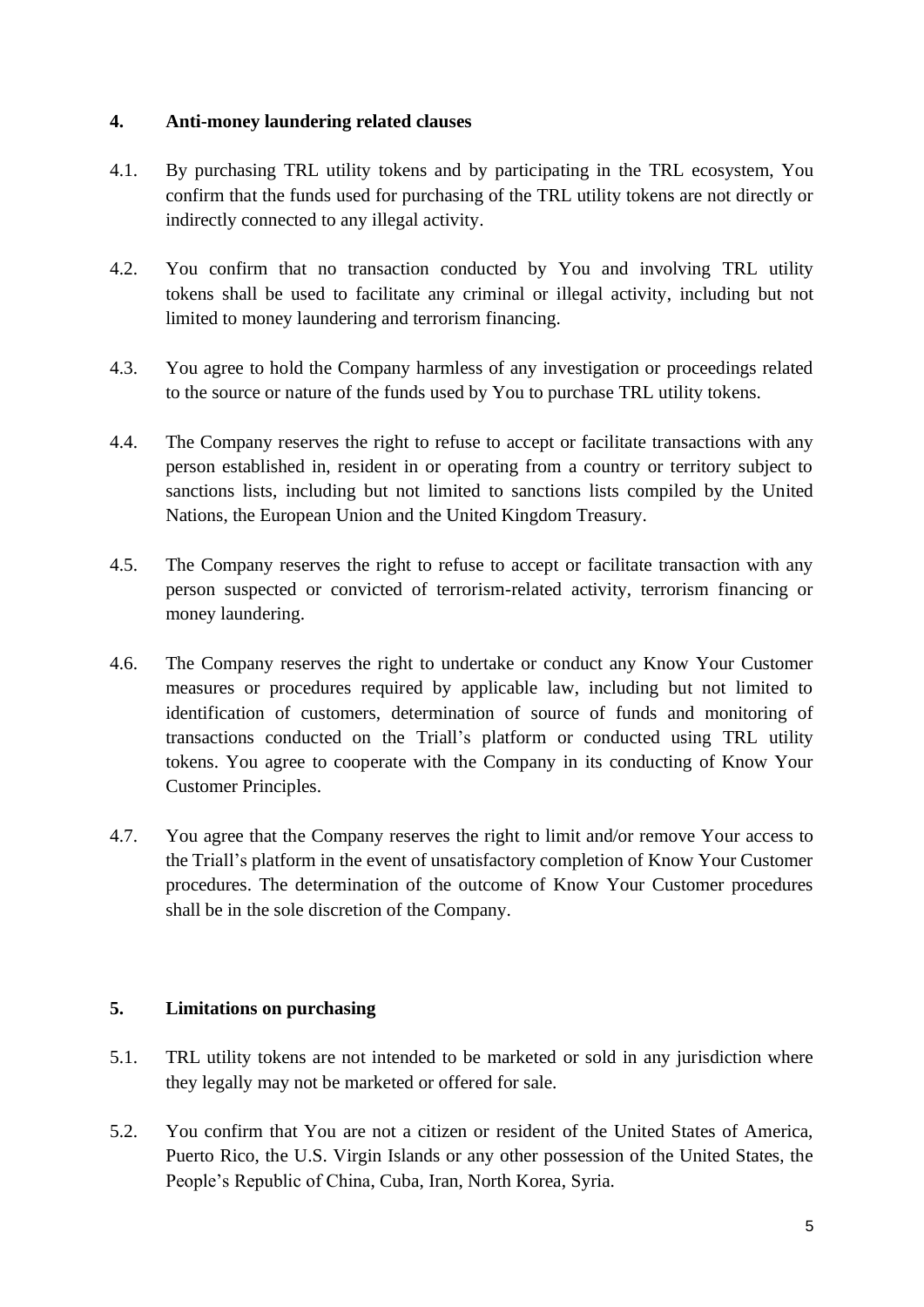- 5.3. You confirm that You are not a citizen or resident of any country, state or territory where it is prohibited to purchase, hold or own cryptocurrency, virtual money, security tokens or utility tokens.
- 5.4. You confirm that You are not a citizen or resident of any country, state or territory where offering of utility tokens is considered offering of securities under applicable law.

## **6. Indemnification**

- 6.1. You agree to indemnify and hold the Company, its parents, subsidiaries, affiliates, partners, offices, staff, agents and licensors harmless from any claim or demand arising from Your participation in the TRL's ecosystem and from Your using of TRL utility tokens.
- 6.2. You agree to indemnify and hold the Company, its parents, subsidiaries, affiliates, partners, offices, staff, agents and licensors harmless from any claim or demand arising from Your violation of any right of a third party.

## **7. Limitation of liability**

- 7.1. To the greatest extent allowed by applicable law, the User assumes all responsibility and risks with respect to the purchase and use of TRL utility tokens.
- 7.2. The User agrees to be solely responsible for the User's compliance with any legislation relevant to the User's country of residence concerning the purchasing and use of TRL utility tokens.
- 7.3. To the greatest extent allowed by applicable law, the Company assumes no liability or responsibility for the change of the value of the TRL utility tokens.

### **8. Amendments to this Agreement**

8.1. The Company reserves the right to unilaterally modify or replace this Agreement at any time. The changes shall be reflected in the Agreement available on the Company's website. By continuing You use of the Triall's platform and TRL utility tokens You agree to be bound by the revised terms.